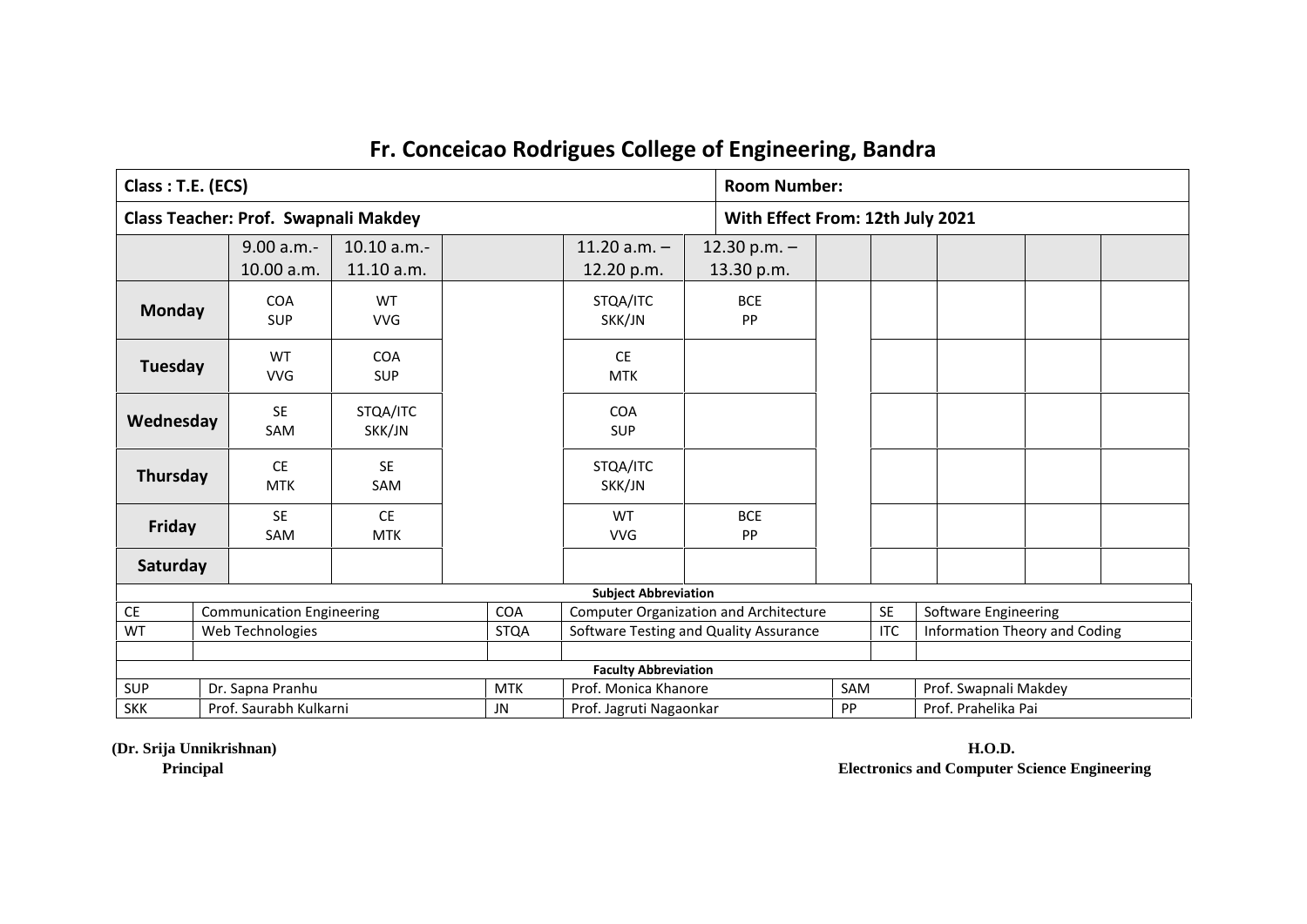|                | <b>Class: T.E. Computer (Div A)</b>                   |                          |  |                             |                                          |                                  | <b>Room Number:</b> |            |                             |  |  |  |
|----------------|-------------------------------------------------------|--------------------------|--|-----------------------------|------------------------------------------|----------------------------------|---------------------|------------|-----------------------------|--|--|--|
|                | Class Teacher: Prof. Sunil Choudhari                  |                          |  |                             |                                          | With Effect From: 12th July 2021 |                     |            |                             |  |  |  |
|                | 9.00 a.m.                                             | 10.10 a.m.               |  |                             | 11.20 $a.m. -$                           | 12.30 p.m. $-$                   |                     |            |                             |  |  |  |
|                | 10.00 a.m.                                            | 11.10 a.m.               |  |                             | 12.20 p.m.                               | 13.30 p.m.                       |                     |            |                             |  |  |  |
| <b>Monday</b>  |                                                       | <b>SE</b><br><b>BSD</b>  |  |                             | <b>CN</b><br><b>SDC</b>                  | <b>DWM</b><br><b>SPD</b>         |                     |            |                             |  |  |  |
| <b>Tuesday</b> | <b>BCE</b><br>PP                                      | <b>TCS</b><br><b>SMR</b> |  | PGM/IP<br>SKS/HP            |                                          | <b>CN</b><br><b>SDC</b>          |                     |            |                             |  |  |  |
| Wednesday      | <b>TCS</b><br><b>SMR</b>                              | <b>DWM</b><br><b>SPD</b> |  | <b>SE</b><br><b>BSD</b>     |                                          | <b>BCE</b><br>PP                 |                     |            |                             |  |  |  |
| Thursday       |                                                       | PGM/IP<br>SKS/HP         |  |                             | <b>TCS</b><br><b>SMR</b>                 | <b>SE</b><br><b>BSD</b>          |                     |            |                             |  |  |  |
| Friday         | PGM/IP<br>SKS/HP                                      | <b>DWM</b><br><b>SPD</b> |  |                             | <b>CN</b><br><b>SDC</b>                  |                                  |                     |            |                             |  |  |  |
| Saturday       |                                                       |                          |  |                             |                                          |                                  |                     |            |                             |  |  |  |
|                |                                                       |                          |  |                             | <b>Subject Abbreviation</b>              |                                  |                     |            |                             |  |  |  |
| <b>DWM</b>     | Dataware Housing and Mining                           |                          |  | SE                          | Software Engineering                     |                                  |                     | IP         | <b>Internet Programming</b> |  |  |  |
| CN             | <b>Computer Networks</b>                              |                          |  | <b>BCE</b>                  | <b>Business Communication and Ethics</b> |                                  |                     | <b>TCS</b> | Theory of Computer Science  |  |  |  |
| <b>PGM</b>     | Probabilistic Graphical Model                         |                          |  |                             |                                          |                                  |                     |            |                             |  |  |  |
|                |                                                       |                          |  | <b>Faculty Abbreviation</b> |                                          |                                  |                     |            |                             |  |  |  |
| SPD            | Dr. Sujata Deshmukh                                   |                          |  | <b>SDC</b>                  | Prof. Sunil Chaudhari                    |                                  | HP                  |            | Heena Pendari               |  |  |  |
| <b>BSD</b>     | Dr. Brijmohan Daga<br><b>SMR</b><br>Prof. Swati Ringe |                          |  |                             |                                          | PP                               |                     |            | Prof. Prahelika Pai         |  |  |  |
| <b>SKS</b>     | Dr. Sunil Krishnaji Surve                             |                          |  |                             |                                          |                                  |                     |            |                             |  |  |  |

**(Dr. Srija Unnikrishnan) H.O.D.**

**Principal Computer Engineering**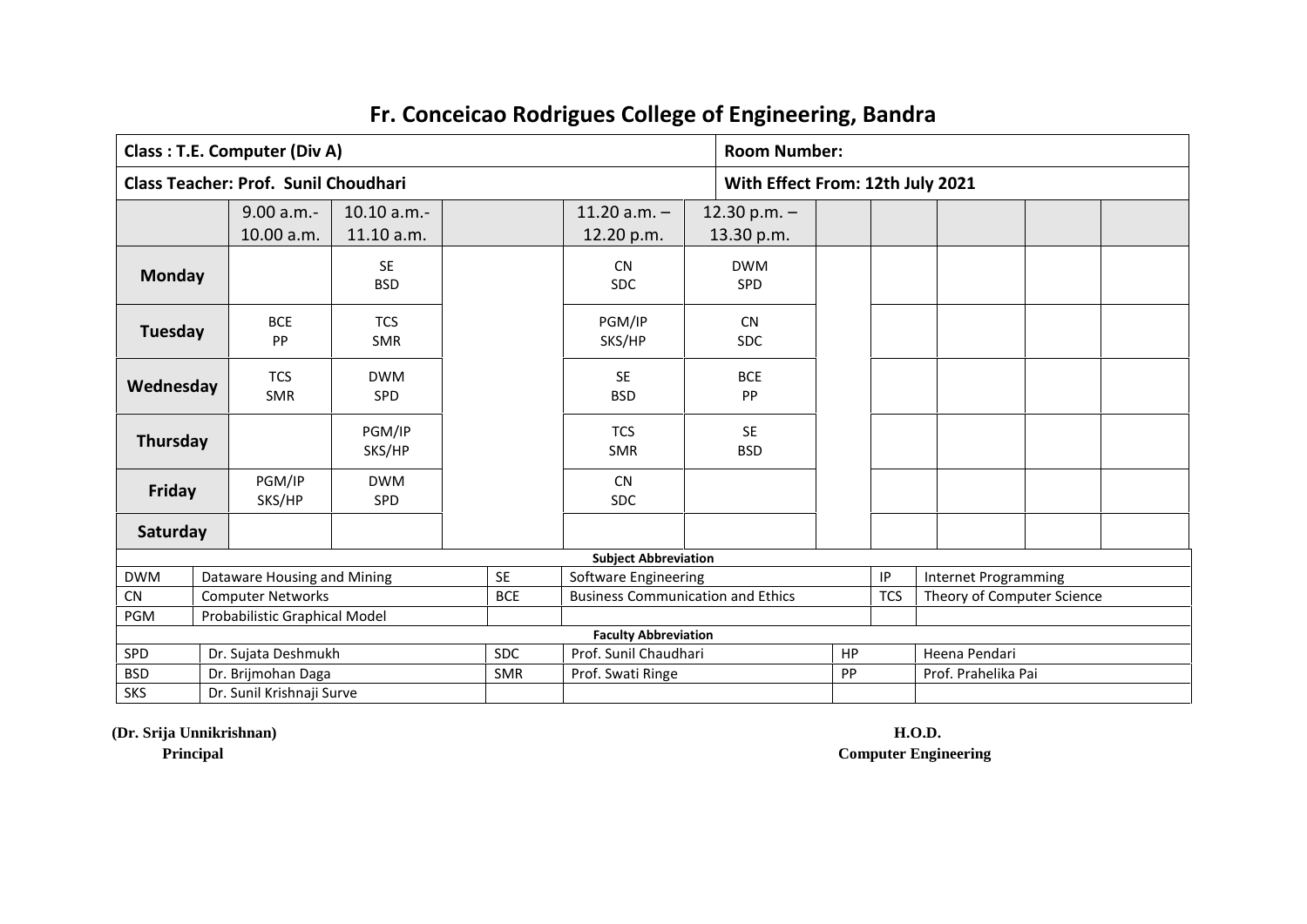|                                       | Class: T.E. Computer (Div B)                          |                          |            |                                          |                                  | <b>Room Number:</b> |                             |  |  |  |  |
|---------------------------------------|-------------------------------------------------------|--------------------------|------------|------------------------------------------|----------------------------------|---------------------|-----------------------------|--|--|--|--|
|                                       | Class Teacher: Prof. Roshni Padate / Prof Sangeeta P. |                          |            |                                          | With Effect From: 12th July 2021 |                     |                             |  |  |  |  |
|                                       | 9.00 a.m.-                                            | 10.10 a.m.               |            | 11.20 $a.m. -$                           | 12.30 p.m. $-$                   |                     |                             |  |  |  |  |
|                                       | 10.00 a.m.                                            | 11.10 a.m.               |            | 12.20 p.m.                               | 13.30 p.m.                       |                     |                             |  |  |  |  |
| <b>Monday</b>                         |                                                       | <b>SE</b><br>AAP         |            | <b>CN</b><br><b>MT</b>                   | <b>DWM</b><br><b>RSP</b>         |                     |                             |  |  |  |  |
| <b>Tuesday</b>                        | <b>BCE</b><br><b>JR</b>                               |                          |            | PGM/IP<br>SKS/HP                         | <b>CN</b><br>MT                  |                     |                             |  |  |  |  |
| <b>DWM</b><br>Wednesday<br><b>RSP</b> |                                                       |                          |            | <b>SE</b><br>AAP                         | <b>TCS</b><br>SAP                |                     |                             |  |  |  |  |
| Thursday                              | <b>BCE</b><br><b>JR</b>                               | PGM/IP<br>SKS/HP         |            | <b>TCS</b><br>SAP                        | <b>SE</b><br>AAP                 |                     |                             |  |  |  |  |
| Friday                                | <b>TCS</b><br>SAP                                     | <b>DWM</b><br><b>RSP</b> |            | PGM/IP<br>SKS/HP                         | <b>CN</b><br>MT                  |                     |                             |  |  |  |  |
| Saturday                              |                                                       |                          |            |                                          |                                  |                     |                             |  |  |  |  |
|                                       |                                                       |                          |            | <b>Subject Abbreviation</b>              |                                  |                     |                             |  |  |  |  |
| <b>DWM</b>                            | Dataware Housing and Mining                           |                          | <b>SE</b>  | Software Engineering                     |                                  | $\sf IP$            | <b>Internet Programming</b> |  |  |  |  |
| CN                                    | <b>Computer Networks</b>                              |                          | <b>BCE</b> | <b>Business Communication and Ethics</b> |                                  | <b>TCS</b>          | Theory of Computer Science  |  |  |  |  |
| PGM                                   | Probabilistic Graphical Model                         |                          |            |                                          |                                  |                     |                             |  |  |  |  |
|                                       |                                                       |                          |            | <b>Faculty Abbreviation</b>              |                                  |                     |                             |  |  |  |  |
| <b>RSP</b>                            | Prof. Roshni Padate                                   |                          | AAP        | Prof. Ashwini Pansare                    |                                  | <b>HP</b>           | Prof. Heena Pendhari        |  |  |  |  |
| MT                                    | Prof. Merly Thomas                                    |                          | <b>JR</b>  | Dr. Joseph Rodrigues                     |                                  | SAP                 | Prof. Sangeeta P.           |  |  |  |  |
| <b>SKS</b>                            | Dr. Sunil Krishnaji Surve                             |                          |            |                                          |                                  |                     |                             |  |  |  |  |

**(Dr. Srija Unnikrishnan) H.O.D.**

**Principal Computer Engineering**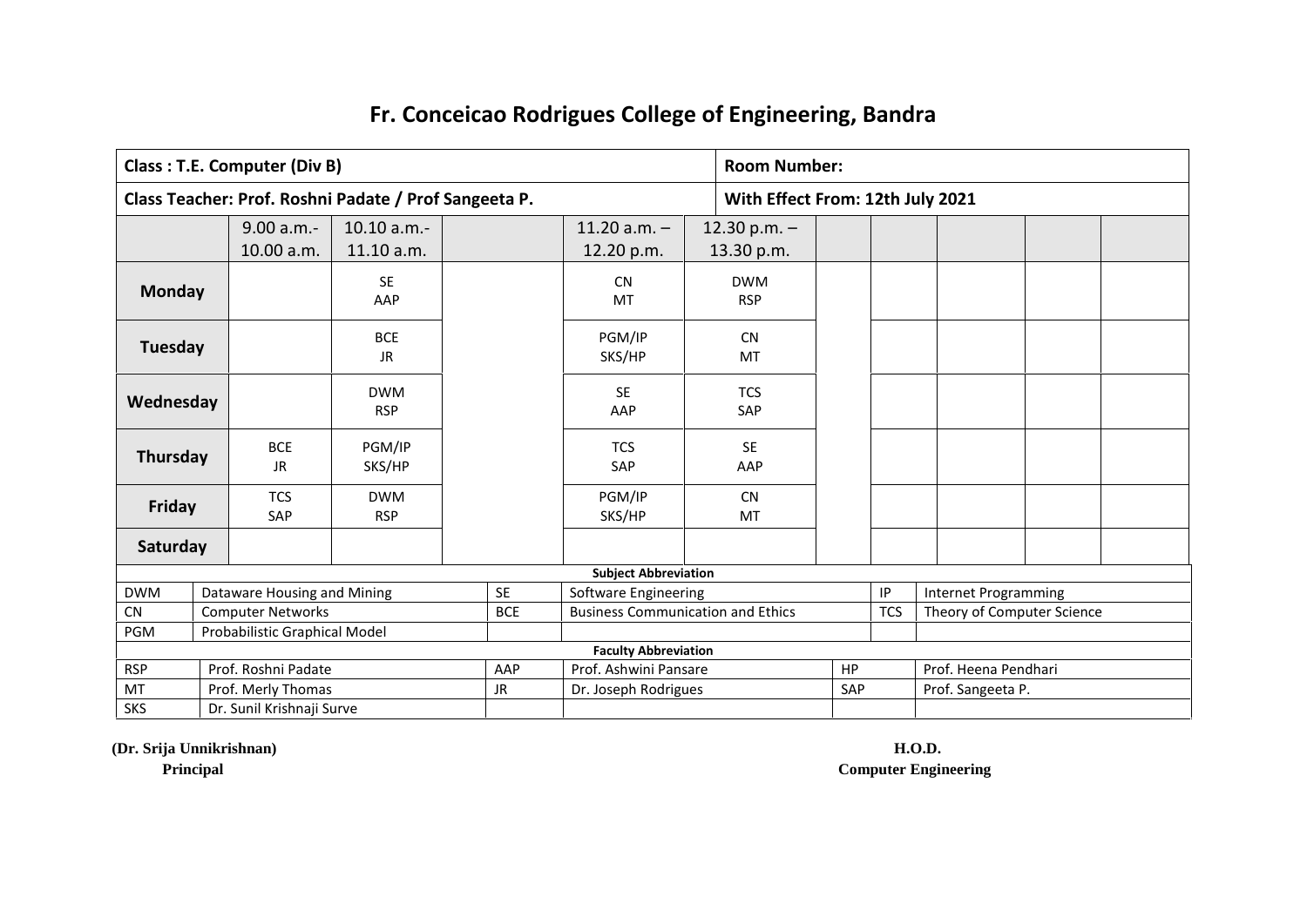| <b>Class: TE Mechanical</b> |                                           |                                            |                    |                                              |                                                             |                              |                    | <b>Room Number:</b> |                               |                               |                    |  |  |
|-----------------------------|-------------------------------------------|--------------------------------------------|--------------------|----------------------------------------------|-------------------------------------------------------------|------------------------------|--------------------|---------------------|-------------------------------|-------------------------------|--------------------|--|--|
|                             | <b>Class Teacher: Prod. Deepika Singh</b> |                                            |                    | With Effect From: 12 <sup>th</sup> July 2021 |                                                             |                              |                    |                     |                               |                               |                    |  |  |
|                             | $08.45 -$<br>09.45                        | $09.45 -$<br>10.45                         | $10.45 -$<br>11.00 | $11.00 -$<br>12.00                           |                                                             | $12.00 -$<br>13.00           | $13.00 -$<br>13.30 | $13.30 -$<br>14.30  | $14.30 -$<br>15.30            | $15.30 -$<br>16.30            | $16.30 -$<br>17.30 |  |  |
| <b>Monday</b>               | <b>MMC</b><br>SAK                         | OPT/DOE<br>VSB/MVR                         |                    | <b>TE</b><br>VSJ                             |                                                             | <b>DOM</b><br>DS             |                    |                     |                               |                               |                    |  |  |
| Tuesday                     | <b>TE</b><br>VSJ                          | <b>DOM</b><br><b>DS</b>                    |                    | <b>BCE</b><br><b>PP</b>                      |                                                             | <b>MMC</b><br><b>SAK</b>     |                    |                     |                               |                               |                    |  |  |
| Wednesday                   | <b>DOM</b><br><b>DS</b>                   | <b>MMC</b><br><b>SAK</b>                   |                    | <b>FEA</b><br><b>HV</b>                      |                                                             | <b>TE</b><br>VSJ             |                    |                     |                               |                               |                    |  |  |
| Thursday                    | <b>BCE</b><br>PP                          | <b>TE</b><br>VSJ                           |                    | OPT/DOE<br>VSB/MVR                           |                                                             | <b>FEA</b><br><b>HV</b>      |                    |                     |                               |                               |                    |  |  |
| Friday                      | <b>FEA</b><br><b>HV</b>                   | <b>DOM</b><br><b>DS</b>                    |                    | <b>MMC</b><br><b>SAK</b>                     |                                                             | OPT/DOE<br>VSB/MVR           |                    |                     |                               |                               |                    |  |  |
| Saturday                    |                                           |                                            |                    |                                              |                                                             |                              |                    |                     |                               |                               |                    |  |  |
|                             |                                           |                                            |                    |                                              |                                                             | <b>Subject Abbreviation</b>  |                    |                     |                               |                               |                    |  |  |
| <b>MMC</b>                  |                                           | <b>Mechanical Measurements and Control</b> |                    | <b>TE</b>                                    |                                                             | <b>Thermal Engineering</b>   |                    | FEA                 | Finite element Analysis       |                               |                    |  |  |
| <b>DOE</b>                  | DLO - Design of Experiments               |                                            |                    | <b>DOM</b>                                   |                                                             | <b>Dynamics of Machinery</b> |                    | <b>OPT</b>          |                               | DLO - Optimization Techniques |                    |  |  |
|                             |                                           |                                            |                    |                                              |                                                             | <b>Faculty Abbreviation</b>  |                    |                     |                               |                               |                    |  |  |
| SAK                         | Prof. Saurabh Korgaonkar                  |                                            |                    | <b>VSB</b>                                   |                                                             | Dr. V.S. Bilolikar           |                    | <b>MVR</b>          | Prof. Miriyala Veerabhadrarao |                               |                    |  |  |
| VSJ                         | Dr. V.S. Jorapur                          |                                            |                    | <b>DS</b>                                    | Prof. Hitendra Vaishnav<br>Prof. Deepika Singh<br><b>HV</b> |                              |                    |                     |                               |                               |                    |  |  |
| PP                          | Prof. Prahelika Pai                       |                                            |                    |                                              |                                                             |                              |                    |                     |                               |                               |                    |  |  |

**(Dr. Srija Unnikrishnan) H.O.D.**

**Principal Mechanical Engineering**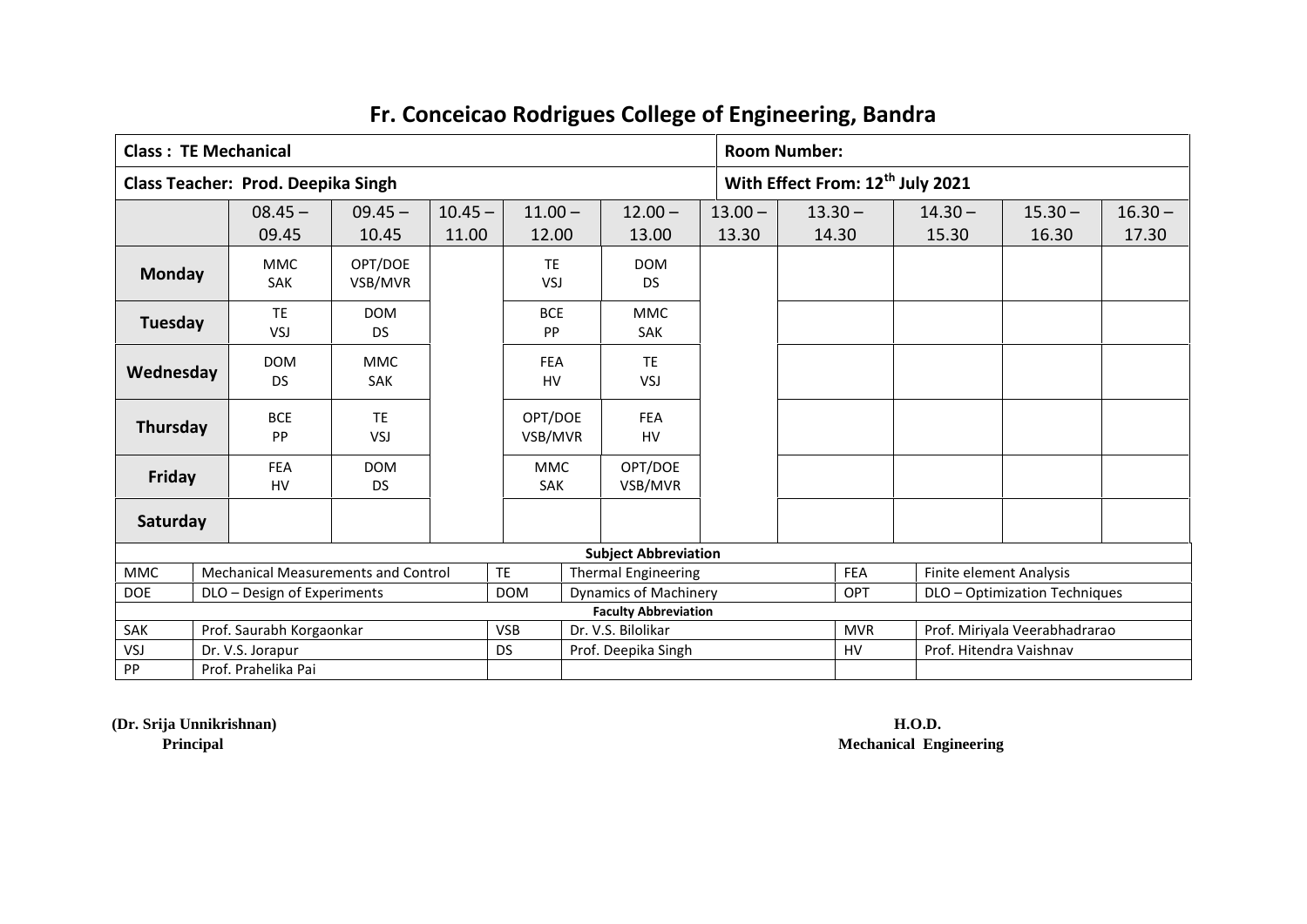|          |                                                             |                                                                                                                                                                                                                                                               |                                          |                        |                                                                   |                                                                                                | <b>Room Number:</b>                |                                                                                    |                                                                     |                                               |           |                                                                                             |  |  |
|----------|-------------------------------------------------------------|---------------------------------------------------------------------------------------------------------------------------------------------------------------------------------------------------------------------------------------------------------------|------------------------------------------|------------------------|-------------------------------------------------------------------|------------------------------------------------------------------------------------------------|------------------------------------|------------------------------------------------------------------------------------|---------------------------------------------------------------------|-----------------------------------------------|-----------|---------------------------------------------------------------------------------------------|--|--|
|          |                                                             |                                                                                                                                                                                                                                                               |                                          |                        |                                                                   |                                                                                                |                                    | With Effect From: 12 <sup>th</sup> July 2021                                       |                                                                     |                                               |           |                                                                                             |  |  |
|          |                                                             | $09.45 -$                                                                                                                                                                                                                                                     |                                          | $11.00 -$<br>$12.00 -$ |                                                                   |                                                                                                | $13.00 -$                          |                                                                                    |                                                                     | $14.30 -$                                     | $15.30 -$ | $16.30 -$                                                                                   |  |  |
|          |                                                             | 10.45                                                                                                                                                                                                                                                         | 11.00                                    |                        |                                                                   | 13.00                                                                                          | 13.30                              |                                                                                    |                                                                     | 15.30                                         | 16.30     | 17.30                                                                                       |  |  |
|          |                                                             | MD <sub>1</sub>                                                                                                                                                                                                                                               |                                          | PT                     |                                                                   | <b>BCE</b>                                                                                     |                                    |                                                                                    |                                                                     |                                               |           |                                                                                             |  |  |
|          |                                                             | <b>DSSS</b>                                                                                                                                                                                                                                                   |                                          |                        | <b>JR</b>                                                         |                                                                                                |                                    |                                                                                    |                                                                     |                                               |           |                                                                                             |  |  |
|          |                                                             | SM                                                                                                                                                                                                                                                            |                                          |                        |                                                                   |                                                                                                |                                    |                                                                                    |                                                                     |                                               |           |                                                                                             |  |  |
|          |                                                             | <b>MVR</b>                                                                                                                                                                                                                                                    |                                          | DB                     |                                                                   | <b>VS</b>                                                                                      |                                    |                                                                                    |                                                                     |                                               |           |                                                                                             |  |  |
|          |                                                             | <b>MQE</b>                                                                                                                                                                                                                                                    |                                          |                        |                                                                   | <b>SM</b>                                                                                      |                                    |                                                                                    |                                                                     |                                               |           |                                                                                             |  |  |
|          |                                                             | <b>VS</b>                                                                                                                                                                                                                                                     |                                          |                        |                                                                   | <b>MVR</b>                                                                                     |                                    |                                                                                    |                                                                     |                                               |           |                                                                                             |  |  |
|          |                                                             | PT                                                                                                                                                                                                                                                            |                                          |                        |                                                                   |                                                                                                |                                    |                                                                                    |                                                                     |                                               |           |                                                                                             |  |  |
|          |                                                             | HV                                                                                                                                                                                                                                                            |                                          | DB                     |                                                                   |                                                                                                |                                    |                                                                                    |                                                                     |                                               |           |                                                                                             |  |  |
|          |                                                             | <b>MST</b>                                                                                                                                                                                                                                                    |                                          |                        |                                                                   | MD <sub>1</sub>                                                                                |                                    |                                                                                    |                                                                     |                                               |           |                                                                                             |  |  |
|          |                                                             | DB                                                                                                                                                                                                                                                            |                                          | <b>VS</b>              |                                                                   | <b>DSSS</b>                                                                                    |                                    |                                                                                    |                                                                     |                                               |           |                                                                                             |  |  |
| Saturday |                                                             |                                                                                                                                                                                                                                                               |                                          |                        |                                                                   |                                                                                                |                                    |                                                                                    |                                                                     |                                               |           |                                                                                             |  |  |
|          |                                                             |                                                                                                                                                                                                                                                               |                                          |                        |                                                                   |                                                                                                |                                    |                                                                                    |                                                                     |                                               |           |                                                                                             |  |  |
|          |                                                             |                                                                                                                                                                                                                                                               |                                          |                        |                                                                   |                                                                                                |                                    |                                                                                    | SM                                                                  |                                               |           |                                                                                             |  |  |
|          |                                                             |                                                                                                                                                                                                                                                               |                                          |                        |                                                                   |                                                                                                |                                    |                                                                                    |                                                                     |                                               |           |                                                                                             |  |  |
|          |                                                             |                                                                                                                                                                                                                                                               |                                          |                        |                                                                   |                                                                                                |                                    |                                                                                    |                                                                     |                                               |           |                                                                                             |  |  |
|          |                                                             |                                                                                                                                                                                                                                                               |                                          |                        |                                                                   |                                                                                                |                                    |                                                                                    |                                                                     |                                               |           |                                                                                             |  |  |
|          | <b>Monday</b><br>Tuesday<br>Wednesday<br>Thursday<br>Friday | <b>Class: TE PRODUCTION</b><br>$08.45 -$<br>09.45<br><b>MQE</b><br><b>VS</b><br>PT<br>HV<br><b>MST</b><br>DB<br><b>SM</b><br><b>MVR</b><br><b>BCE</b><br><b>JR</b><br><b>Production Tooling</b><br>Machine Design I<br>Dr. Vasim Shaikh<br>Prof. Dipali Bhise | <b>Class Teacher: Prof. Dipali Bhise</b> |                        | $10.45 -$<br><b>MST</b><br><b>MQE</b><br><b>DSSS</b><br><b>JR</b> | 12.00<br><b>HV</b><br><b>MST</b><br>MD <sub>1</sub><br><b>DSSS</b><br><b>MST</b><br><b>MQE</b> | <b>MQE</b><br>Prof. D. S. Sudhakar | <b>Subject Abbreviation</b><br><b>Faculty Abbreviation</b><br>Dr. Joseph Rodrigues | Machining Science and Technology<br>Metrology & Quality Engineering | $13.30 -$<br>14.30<br><b>MVR</b><br><b>HV</b> |           | DLO - Sustainable Manufacturing<br>Prof. Miriyala Veerabhadrarao<br>Prof. Hitendra Vaishnav |  |  |

**(Dr. Srija Unnikrishnan) H.O.D.**

**Principal Production Engineering**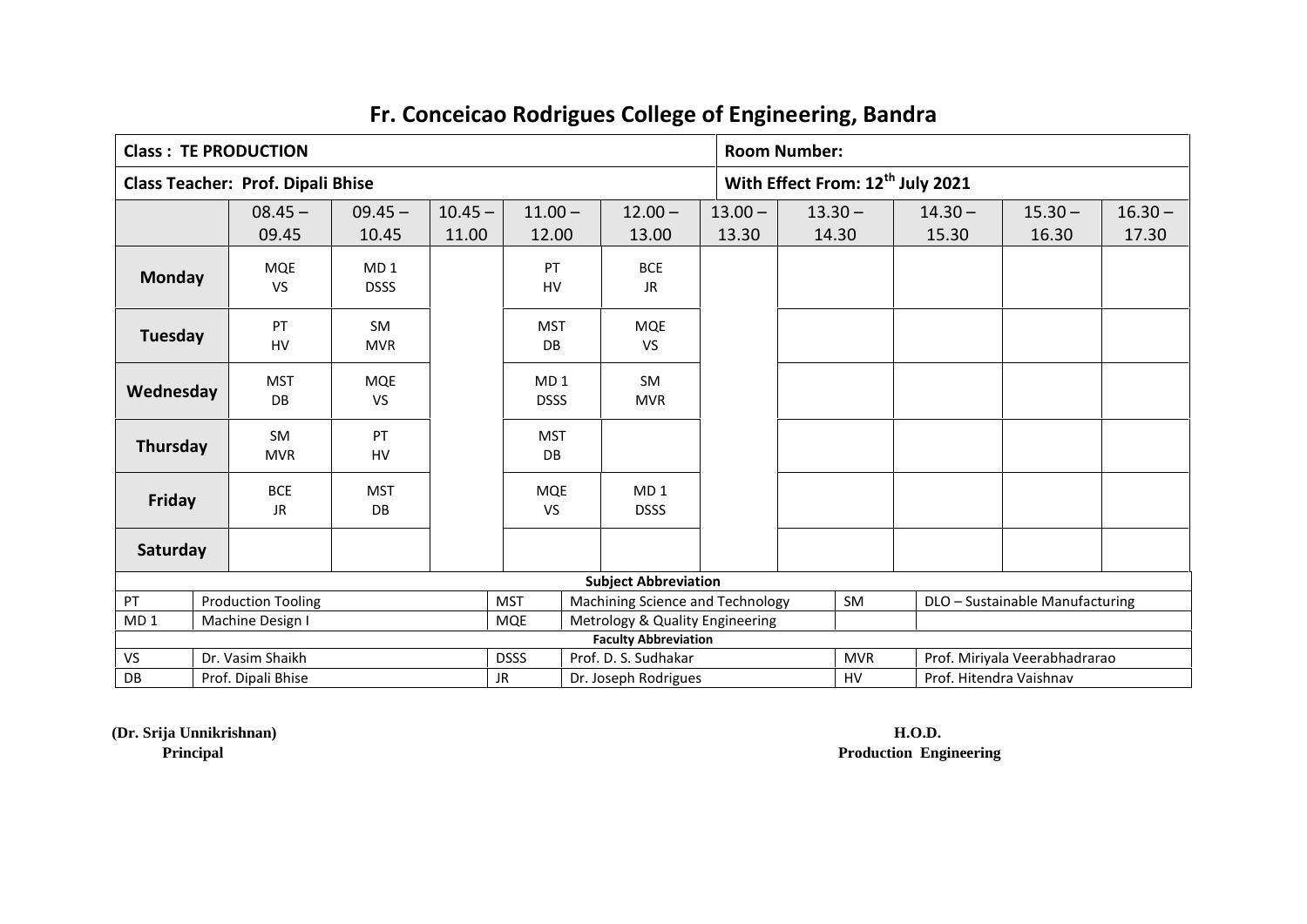|               |                                                                                   | <b>Class: BE PRODUCTION</b>                          |                            |           |                                        |  |                                           |                       | Room Number:                                 |     |                           |                                         |           |  |
|---------------|-----------------------------------------------------------------------------------|------------------------------------------------------|----------------------------|-----------|----------------------------------------|--|-------------------------------------------|-----------------------|----------------------------------------------|-----|---------------------------|-----------------------------------------|-----------|--|
|               |                                                                                   | Class Teacher: Prof. Saurabh Korgaonkar              |                            |           |                                        |  |                                           |                       | With Effect From: 12 <sup>th</sup> July 2021 |     |                           |                                         |           |  |
|               |                                                                                   | $08.45 -$                                            | $09.45 -$                  | $10.45 -$ | $11.00 -$                              |  | $12.00 -$                                 | $13.00 -$             | $13.30 -$                                    |     | $14.30 -$                 | $15.30 -$                               | $16.30 -$ |  |
|               |                                                                                   | 09.45                                                | 10.45                      | 11.00     | 12.00                                  |  | 13.00                                     | 13.30                 | 14.30                                        |     | 15.30                     | 16.30                                   | 17.30     |  |
| <b>Monday</b> |                                                                                   | <b>IEHRM</b><br><b>ABR</b>                           | LSCM/PDD<br>SKD/KJ         |           | <b>FPA</b><br><b>SAK</b>               |  | PM/FM<br>SKD/BTP                          |                       |                                              |     |                           |                                         |           |  |
| Tuesday       |                                                                                   | <b>FPA</b><br><b>SAK</b>                             | PM/FM<br>SKD/BTP           |           | <b>EFAC</b><br><b>ANT</b>              |  | <b>IEHRM</b><br>ABR                       |                       |                                              |     |                           |                                         |           |  |
| Wednesday     |                                                                                   | <b>EFAC</b><br><b>ANT</b>                            | <b>IEHRM</b><br><b>ABR</b> |           | LSCM/PDD<br>SKD/KJ                     |  |                                           |                       |                                              |     |                           |                                         |           |  |
| Thursday      |                                                                                   | LSCM/PDD<br>SKD/KJ                                   | <b>FPA</b><br>SAK          |           | PM/FM<br><b>EFAC</b><br>SKD/BTP<br>ANT |  |                                           |                       |                                              |     |                           |                                         |           |  |
| Friday        |                                                                                   | <b>FPA</b><br><b>SAK</b>                             | <b>EFAC</b><br><b>ANT</b>  |           | <b>IEHRM</b><br><b>ABR</b>             |  | LSCM/PDD<br>SKD/KJ                        |                       |                                              |     |                           |                                         |           |  |
| Saturday      |                                                                                   |                                                      |                            |           |                                        |  |                                           |                       |                                              |     |                           |                                         |           |  |
|               |                                                                                   |                                                      |                            |           |                                        |  | <b>Subject Abbreviation</b>               |                       |                                              |     |                           |                                         |           |  |
| <b>FPA</b>    |                                                                                   | <b>Fluid Power and Automation</b>                    |                            |           | <b>EFAC</b>                            |  | Economics, Finance Accounting and Costing |                       |                                              | PDD |                           | Product Design and Industrial Marketing |           |  |
| <b>FM</b>     | <b>LSCM</b><br>Logistics and supply chain Management<br><b>Finance Management</b> |                                                      |                            |           |                                        |  |                                           |                       |                                              | PM  | <b>Project Management</b> |                                         |           |  |
| <b>IEHRM</b>  |                                                                                   | Industrial Engineering and Human Resource Management |                            |           |                                        |  |                                           |                       |                                              |     |                           |                                         |           |  |
|               |                                                                                   |                                                      |                            |           |                                        |  | <b>Faculty Abbreviation</b>               |                       |                                              |     |                           |                                         |           |  |
| <b>ABR</b>    | Dr. Arun Rane<br><b>SKD</b><br>Dr. Sunil Das                                      |                                                      |                            |           |                                        |  |                                           | KJ<br>Dr. Ketki Joshi |                                              |     |                           |                                         |           |  |
| SAK           |                                                                                   | Prof. Saurabh Korgaonkar                             |                            |           | <b>BTP</b>                             |  | Dr. Bhushan Patil                         |                       | Prof. Anant Tarse<br><b>ANT</b>              |     |                           |                                         |           |  |

**(Dr. Srija Unnikrishnan) H.O.D.**

**Principal Production Engineering**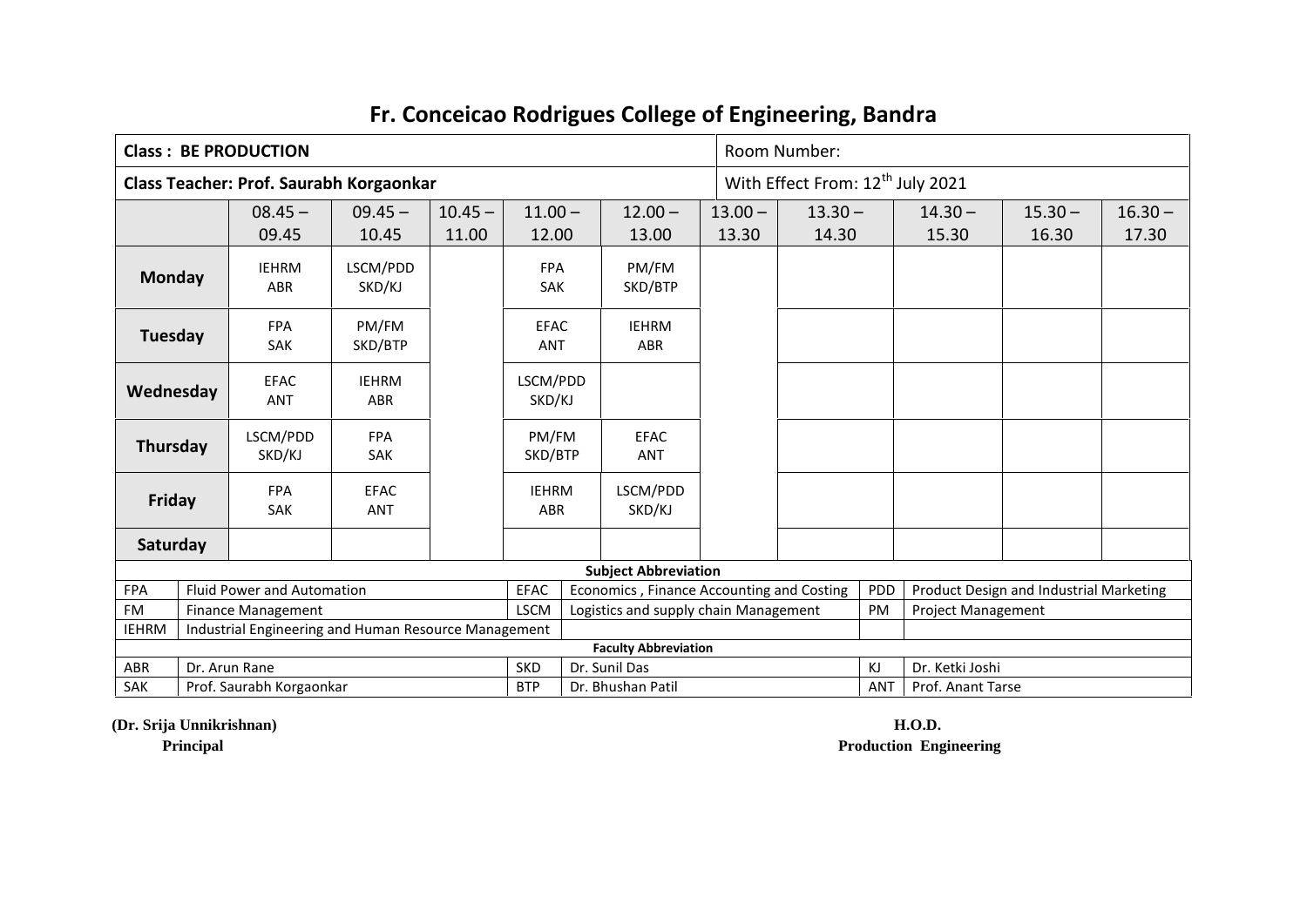|                |                                                    | <b>Class: B.E. (Electronics)</b>          |                          |                   |                                |                  |                                  | <b>Room Number:</b> |            |                     |                                  |  |  |
|----------------|----------------------------------------------------|-------------------------------------------|--------------------------|-------------------|--------------------------------|------------------|----------------------------------|---------------------|------------|---------------------|----------------------------------|--|--|
|                |                                                    | <b>Class Teacher: Prof. Archana Lopes</b> |                          |                   |                                |                  | With Effect From: 12th July 2021 |                     |            |                     |                                  |  |  |
|                |                                                    | $9.00 a.m. -$                             | 10.10 a.m.               |                   | $11.20 a.m. -$                 |                  | 12.30 p.m. $-$                   |                     |            |                     |                                  |  |  |
|                |                                                    | 10.00 a.m.                                | 11.10 a.m.               |                   | 12.20 p.m.                     |                  | 13.30 p.m.                       |                     |            |                     |                                  |  |  |
| <b>Monday</b>  |                                                    | PROJECT DAY                               |                          |                   | PROJECT DAY                    |                  |                                  |                     |            |                     |                                  |  |  |
| <b>Tuesday</b> |                                                    | <b>NNFL</b><br>AL                         | PE<br><b>BJ</b>          |                   | <b>DSP</b><br><b>KN</b>        |                  | OR/MIS<br>NP/GBT                 |                     |            |                     |                                  |  |  |
| Wednesday      | <b>ISD</b><br><b>NNFL</b><br><b>DVB</b><br>AL      |                                           |                          | <b>DSP</b><br>KN  |                                | OR/MIS<br>NP/GBT |                                  |                     |            |                     |                                  |  |  |
| Thursday       | PE<br><b>ISD</b><br>BJ<br><b>DVB</b>               |                                           |                          | <b>NNFL</b><br>AL |                                | <b>DSP</b><br>KN |                                  |                     |            |                     |                                  |  |  |
| Friday         |                                                    | <b>NNFL</b><br>AL                         | <b>ISD</b><br><b>DVB</b> |                   | PE<br><b>BJ</b>                |                  | OR/MIS<br>NP/GBT                 |                     |            |                     |                                  |  |  |
| Saturday       |                                                    |                                           |                          |                   |                                |                  |                                  |                     |            |                     |                                  |  |  |
|                |                                                    |                                           |                          |                   | <b>Subject Abbreviation</b>    |                  |                                  |                     |            |                     |                                  |  |  |
| <b>DSP</b>     | <b>Digital Signal Processing</b><br><b>NNFL</b>    |                                           |                          |                   | Neural Network and Fuzzy Logic |                  |                                  |                     | <b>DSP</b> |                     | <b>Digital Signal Processing</b> |  |  |
| <b>MIS</b>     | <b>Management Information Systems</b><br><b>OR</b> |                                           |                          |                   | <b>Operation Research</b>      |                  |                                  |                     | PE         |                     | <b>Power Electronics</b>         |  |  |
|                | <b>Faculty Abbreviation</b><br>KN                  |                                           |                          |                   |                                |                  |                                  |                     |            |                     |                                  |  |  |
| <b>DVB</b>     | Dr. D.V.Bhoir                                      |                                           |                          |                   | Prof. K. Narayanan             |                  |                                  |                     | <b>BJ</b>  | Prof. Binsy Joseph  |                                  |  |  |
| AL             |                                                    | Prof. Archana Lopes                       |                          |                   | Dr. Nilesh Patil               |                  |                                  |                     | <b>GBT</b> | Prof. Garima Tiwari |                                  |  |  |

**(Dr. Srija Unnikrishnan) H.O.D.**

**Principal Electronics and Computer Science Engineering**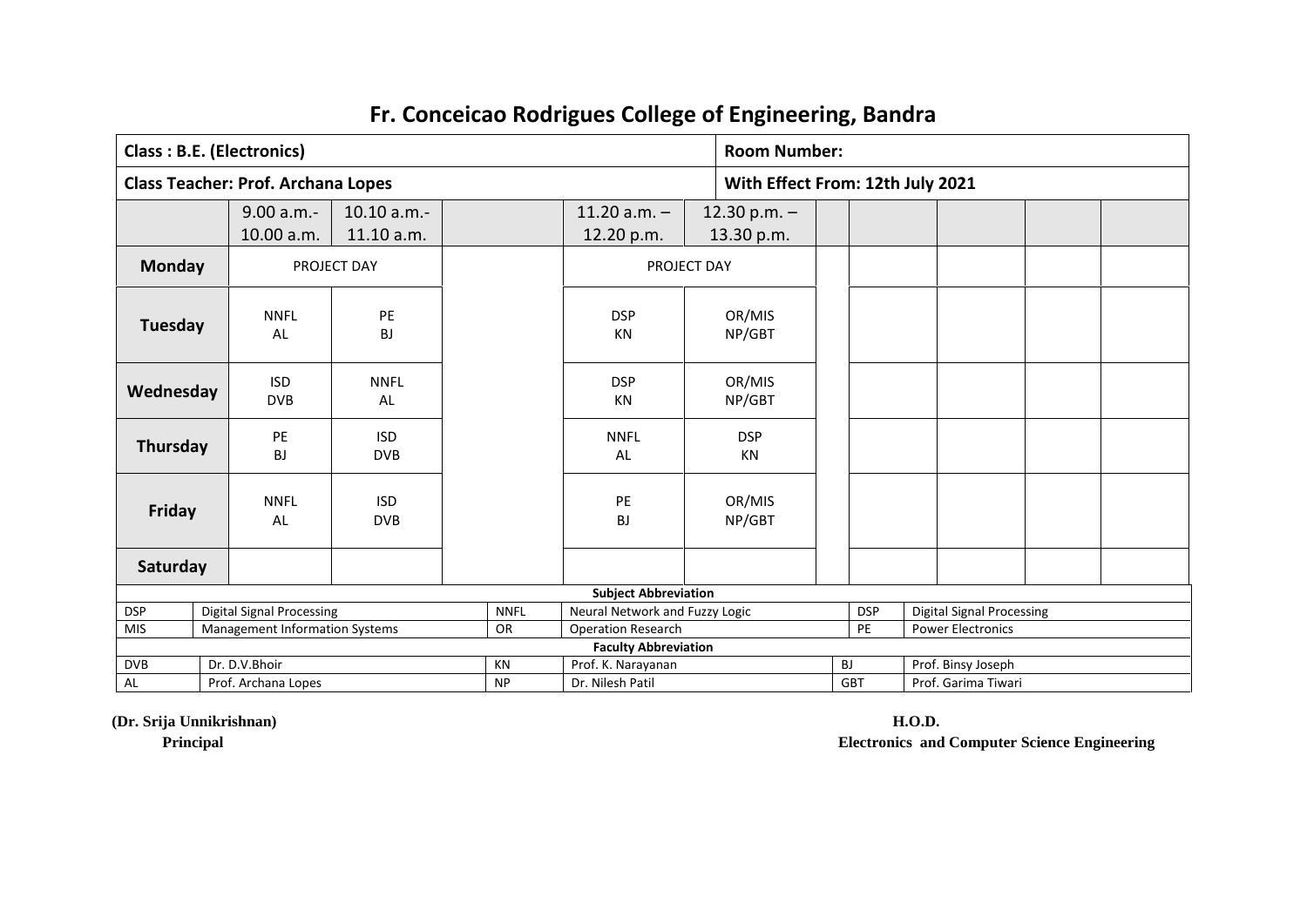| Class: B.E. (I.T.) |                                        |                           |                |                                      |                  | <b>Room Number:</b>                          |                                        |  |  |  |  |
|--------------------|----------------------------------------|---------------------------|----------------|--------------------------------------|------------------|----------------------------------------------|----------------------------------------|--|--|--|--|
|                    | Class Teacher: Prof. Prajakta Bhangale |                           |                |                                      |                  | With Effect From: 12 <sup>th</sup> July 2021 |                                        |  |  |  |  |
|                    | 9.00 a.m.                              | 10.10 a.m.                |                | 11.20 $a.m. -$                       | 12.30 p.m. $-$   |                                              |                                        |  |  |  |  |
|                    | 10.00 a.m.                             | 11.10 a.m.                |                | 12.20 p.m.                           | 13.30 p.m.       |                                              |                                        |  |  |  |  |
| <b>Monday</b>      | Project Day                            |                           |                | Project Day                          |                  |                                              |                                        |  |  |  |  |
| Tuesday            | <b>ISS</b><br>UL                       | SC/STQA<br><b>JKS/SKK</b> |                | OR/MIS<br>AI<br><b>PKB</b><br>NP/GBT |                  |                                              |                                        |  |  |  |  |
| Wednesday          | AI<br><b>PKB</b>                       | <b>ISS</b><br>UL          |                | <b>END</b><br><b>VVG</b>             | OR/MIS<br>NP/GBT |                                              |                                        |  |  |  |  |
| Thursday           | SC/STQA<br><b>JKS/SKK</b>              | <b>END</b><br><b>VVG</b>  |                | <b>ISS</b><br>UL                     | AI<br>PKB        |                                              |                                        |  |  |  |  |
| Friday             | <b>END</b><br><b>VVG</b>               | <b>ISS</b><br><b>UL</b>   |                | SC/STQA<br><b>JKS/SKK</b>            | OR/MIS<br>NP/GBT |                                              |                                        |  |  |  |  |
| Saturday           |                                        |                           |                |                                      |                  |                                              |                                        |  |  |  |  |
|                    |                                        |                           |                | <b>Subject Abbreviation</b>          |                  |                                              |                                        |  |  |  |  |
| AI                 | Artificial Intelligence                | <b>ISS</b>                |                | <b>Infrastructure Security</b>       |                  | Enterprise Network Design<br><b>END</b>      |                                        |  |  |  |  |
| OR                 | <b>Operational Research</b>            | SC                        | Soft Computing |                                      |                  | <b>STQA</b>                                  | Software Testing and Quality Assurance |  |  |  |  |
|                    |                                        |                           |                | <b>Faculty Abbreviation</b>          |                  |                                              |                                        |  |  |  |  |
| PKB                | Prof. Prajakta Bhangale                | Prof. Nilesh Patil        |                |                                      | <b>VVG</b>       | Prof. Vaibhav Godbole                        |                                        |  |  |  |  |
| UL                 | Prof. Unik Lokhande                    | <b>JKS</b>                |                | Prof. Jagruti Save                   |                  |                                              | Prof. Saurabh Kulkarni<br><b>SKK</b>   |  |  |  |  |

**(Dr. Srija Unnikrishnan) H.O.D.**

**Principal Information Technology Engineering**